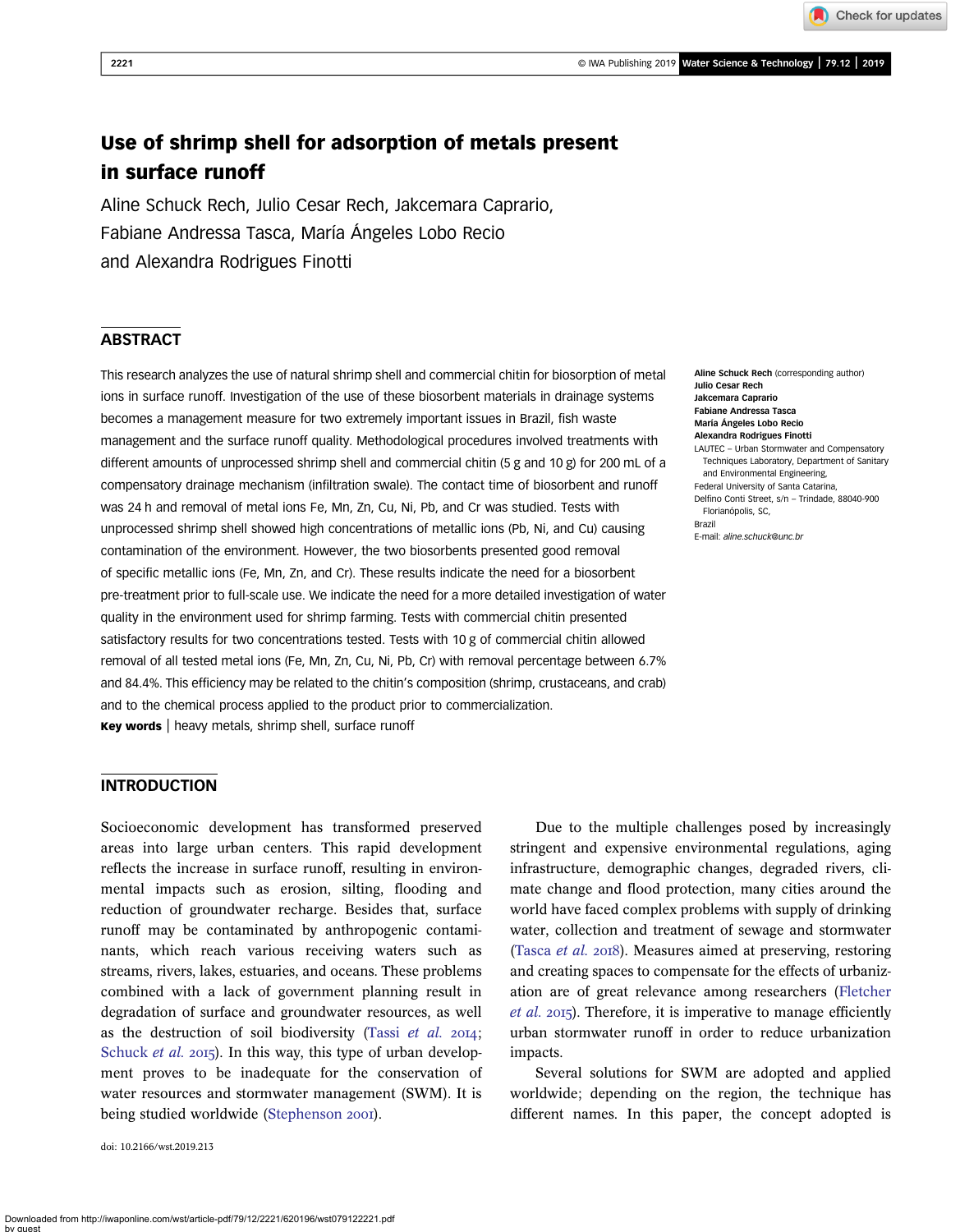based on best management practices and stormwater control measures, which are used to reserve or treat urban runoff to reduce flooding, remove pollution, and provide other facilities, reducing impacts of urbanization on the hydrological cycle (Ellis  $et$  al.  $2004$ ). They consider stormwater as a resource and use water by water storage facilities for drainage.

A well-known example of these structures is the swale infiltration. Swales are shallow, open vegetated drains/channels/ditches that are designed to convey, filter and infiltrate stormwater runoff [\(Deletic & Fletcher](#page-8-0) 2005). Advantages include groundwater recharge, low stream flow augmentation, water quality enhancement, and reduction in total runoff volume [\(Abida & Sabourin](#page-8-0) 2006). On the other hand, these infiltration structures can lead to the accumulation of contaminated sediments because they receive surface runoff with concentrations of pollutants from the basin activities. Urban drainage flow is rich in heavy metals (e.g. Fe, Al, Zn, Cu, Cd, Ni and Pb), motor oil, fuel, polycyclic aromatic hydrocarbons, herbicides, and insecticides among many other toxic compounds, which influence surface and groundwater quality (Jia *[et al.](#page-9-0)* 2003).

Contamination from infiltration is probably the most common subterranean contamination mechanism, especially when groundwater levels are high, and when the soil layer is thin and soil permeability is high ([Stigter & Dill](#page-9-0)  $2000$ ; [Eckhardt](#page-8-0) *et al.*  $2009$ ; [Kaliraj](#page-9-0) *et al.*  $2015$ ). In this way, searching for a treatment that removes organic and inorganic pollutants from surface runoff has become of interest to many managers worldwide. Numerous studies have tested biosorbent materials for removing these pollutants. Biosorption is the process of removing compounds, metal ions or other materials using an inactive (non-living) sorbent of biological origin, by means of tensile forces between removed material and biosorbent [\(Núñez-Gómez](#page-9-0) et al. 20I7).

Among the materials investigated for inorganics removal, the biosorbents exhibit the best characteristics of affinity, capacity and selectivity with target metals. Biosorbents are natural, abundant, non-toxic and inexpensive materials ([Franco](#page-8-0) 2004; [Velásquez](#page-9-0) 2006). Traditional adsorbents used for the removal of metallic ions are considered high investment ([Pontoni & Fabbricino](#page-9-0)  $20I2$ ), making necessary the search for new alternatives that are financially viable. In addition to the characteristics mentioned above, researchers highlight the need to apply environmental sustainability in these processes, such as waste management and reuse at the local level [\(Arulvek](#page-8-0) et al. 2016). In this sense, different adsorbents to remove the metal ions present in the agricultural residues, wastewater, and surface runoff were tested: cassava waste (Abia *[et al.](#page-8-0)* 2003): peanut shell ([Dubey & Gopal](#page-8-0) 2006); orange waste ([Perez-Marin](#page-9-0) et al.  $(2007)$ ; corn cob ([Igwe & Abia](#page-8-0)  $(2007)$ ; rice husk [\(Krishnani](#page-9-0) [et al.](#page-9-0) 2008); canola waste ([Amouei](#page-8-0) et al. 2013); peel of melon seeds ([Giwa](#page-8-0) et al. 2013); sweet potato peel ([Asuquo](#page-8-0) [& Martin](#page-8-0) 2016); grape pomace [\(Nayak](#page-9-0) *et al.* 2016), and commercial chitin ([Núñez-Gómez](#page-9-0) et al. 2017).

Among these adsorbents, commercial chitin and chitosan are highlighted in this study. Chitin and chitosan are examples of biosorbents. Chitin is a hard, white, crystalline, nitrogen-containing polysaccharide present in exoskeletons of many crustaceans and insect arthropod mollusks. On the other hand, commercial chitin is a biopolymer resulting from the processing of shrimp, crab and lobster waste. After processing, the material presents low content of metal and calcium carbonate, allowing the neutralization of the pH. Chitosan is derived from the deacetylation process of chitin, and consists mainly of exoskeletons of crustaceans. According to [Núñez-Gómez](#page-9-0) et al. (2017), they are an excellent adsorbent of metal ions, especially under high-strength conditions and are capable of removing elements such as aluminum, arsenic, chromium, copper, iron, manganese, nickel and zinc from the aqueous solution.

The use of natural shrimp shell was studied for effluents with acid pH and high concentrations of metals and metalloids, presenting satisfactory results [\(Gamage & Shahidi](#page-8-0) 2007; [Núñez-Gómez](#page-9-0) et al. 2016, 2017). Núñez-Gómez et al.  $(2017)$  used commercial chitin for the removal of metallic ions (Ni, Pb, Zn, Fe, Al, Cr, Mn, Mg) present in mine waters and obtained satisfactory results for most of them. The researchers used 9.36 g/L of shrimp shells at a stirring speed of 188 rpm. However, Gamage & Shahidi  $(2007)$ used chitosan derived from crab for the removal of metallic ions present in industrial wastewater. The results were satisfactory for Hg, Fe, Ni, Pb, Cu, and Zn. It is important to emphasize the importance of laboratory analysis, and pretreatment of biosensors before the application in real scale is considered.

Despite the good results found in the initial research, the use of inorganic shrimp and commercial chitin as biosorbents for removal of metallic ions in surface runoff is new worldwide. Consolidation of these surveys can direct the use of these adsorbents in compensatory drainage mechanisms for remediation of pollutants. Aiming to contribute to and increase the consolidation in these surveys, this paper studied the biosorption using shrimp shells (without the head) and commercial chitin for the removal of metallic ions present in surface runoff from an infiltration swale in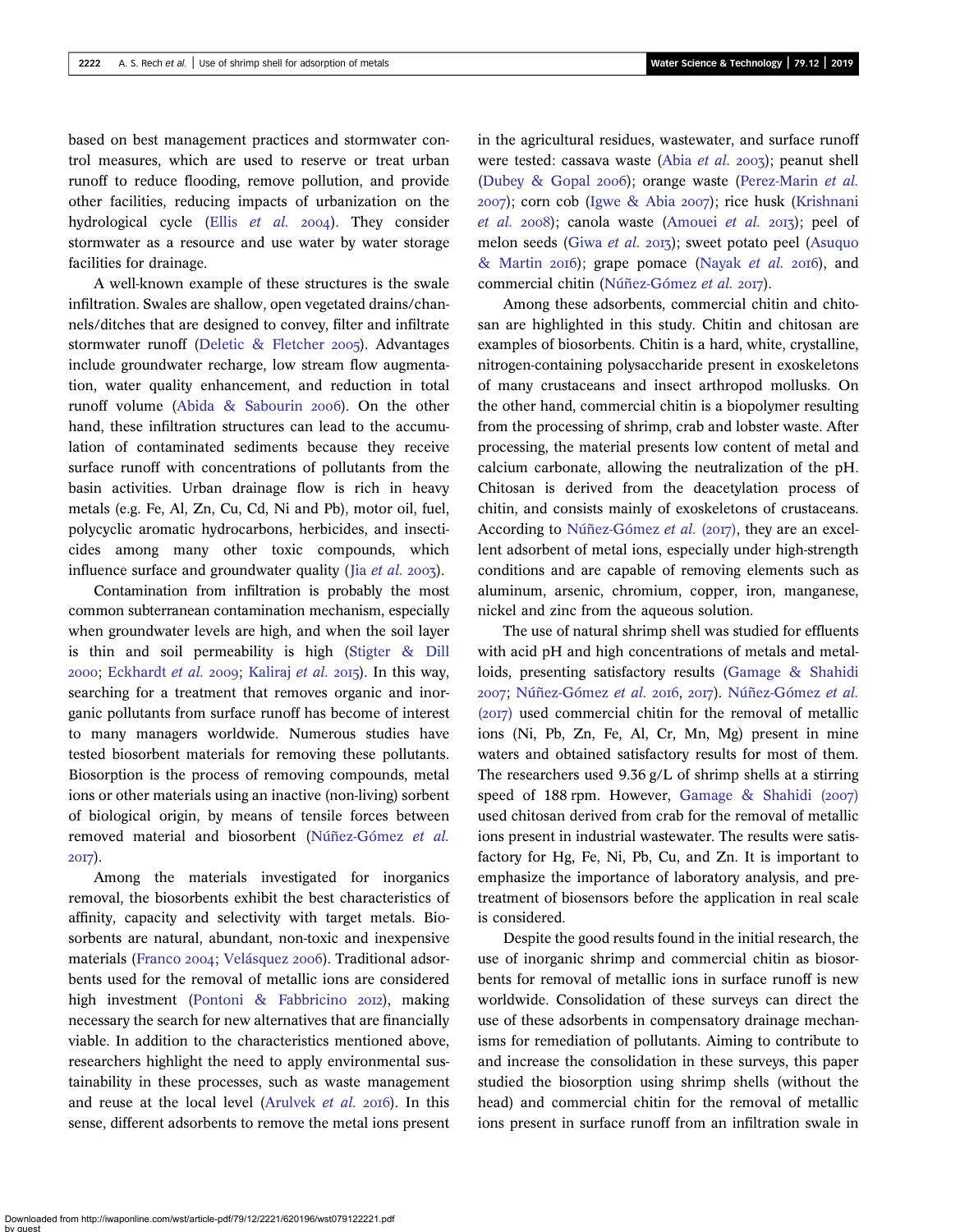a district of the state of Santa Catarina, in the south of Brazil. To investigate the efficiencies of these biosorbents, different treatments were performed in the laboratory. There is an abundance of these materials in the coast of this state due to the fishing activity, as well as a large number of infiltration structures in this district [\(Caprario](#page-8-0) [et al.](#page-8-0) 2019). In this way, the use of biosorbents in compensatory drainage structures becomes an investigative and promising field.

# MATERIALS AND METHODS

In this work, the surface flow of an infiltration swale was analyzed for quantification of metallic ions. The infiltration structure is located in the Campeche District, in the Florianópolis city, southern Brazil (Figure 1). According to the climatic classification of Köppen, this region has a Cfa climate (temperate humid with hot summer) and the annual precipitation varies from 1,400 to 1,600 mm presenting an average of 160 rainy days per year. This region faces many problems in its stormwater management, especially conflicts of land use. There is an unconfined aquifer (Campeche) susceptible to surface runoff contamination and illegally disposed household effluents. To intensify this problem, there are deficiencies in the drainage system (pipes) and lack of sewage collection and treatment in this district. Therefore, a good understanding of the operation and design of the swale is necessary to fulfill its purpose. Although it has been used to control runoff for almost 15 years, there are few studies on its qualitative–quantitative functioning.

Urban Stormwater and Compensatory Techniques Laboratory (LAUTEC), linked to the Federal University of Santa Catarina (UFSC), have begun monitoring this swale since 2014. The parameters monitored are related to the quality of surface water, groundwater and soil. Preliminary results from Pacheco  $(20I5)$  demonstrated the presence of high concentrations of Cd, Cu, Pb and Cr in the runoff, demonstrating the potential for contamination of the soil and, possibly, groundwater. Based on this scenario, we searched for alternatives that could be implanted within the compensatory technique, in order to retain metals from the surface runoff. As a requirement for the choice of the alternative, the non-alteration of the structurefunction, the non-aggravation of the potential contamination, and the low cost of application, searching for regional materials, were considered. In a literature review on the removal of heavy metals with the use of biosorbents, two alternative materials were determined for laboratory study: shrimp shell (without the head and organic matter) and commercial chitin.

The materials selected for laboratory study meet the requirements that incorporate the concept of sustainability



Figure 1 | Infiltration swale location.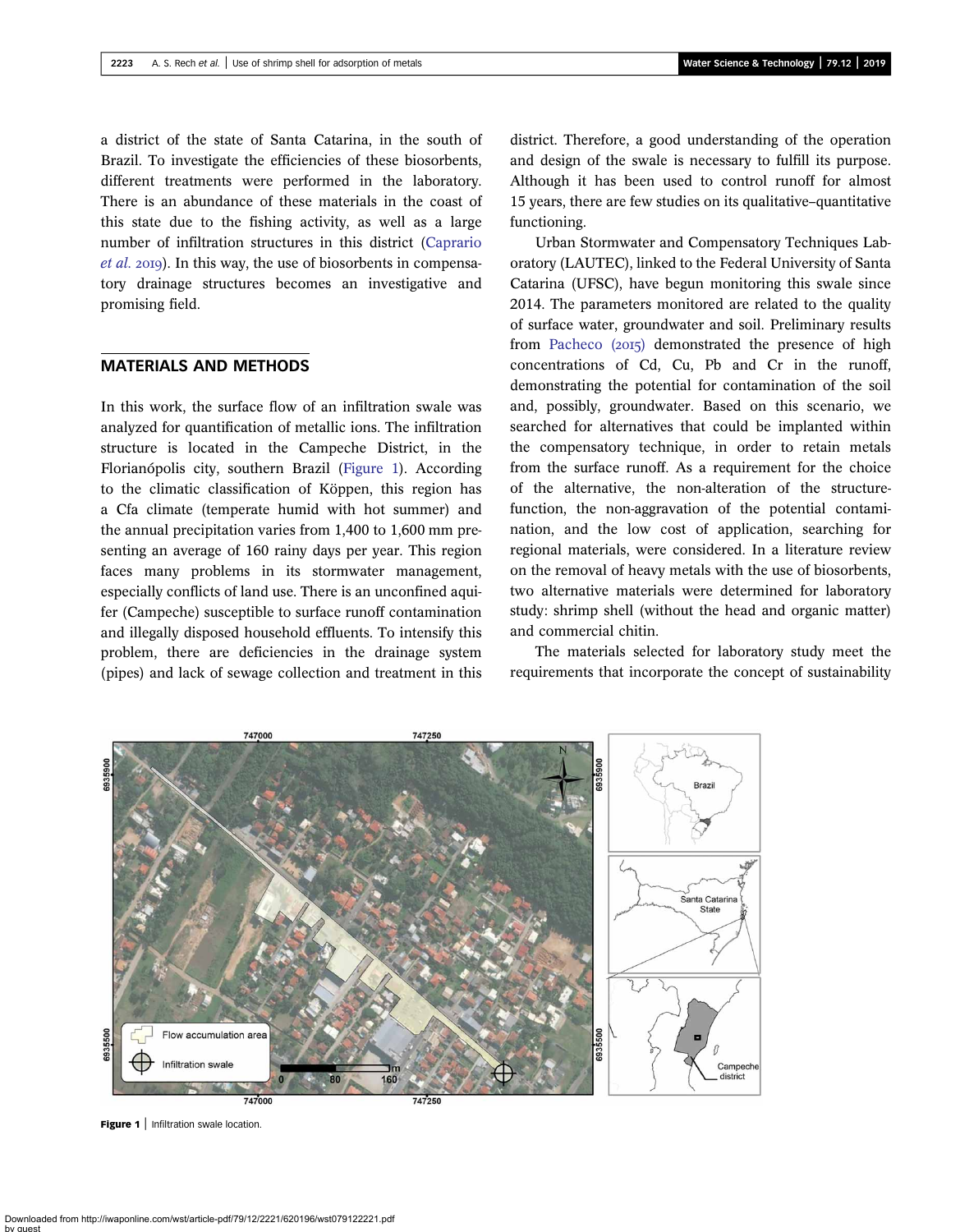and management of fishing waste at the local level. Initially, both shrimp shell and commercial chitin were processed and tested in the laboratory. They went through two treatments, one with distilled water and another with runoff of an intense vehicular traffic area.

#### Shrimp shell and commercial chitin

The procedure used for natural shrimp shells preparation was based on the methodology described by [Núñez-](#page-9-0)[Gómez](#page-9-0) et al.  $(2017)$ . First, the shrimp shells (without the head) were thoroughly washed for removal of the organic matter. The shrimp shells were dried for 72 hours at 100 °C and stored at 50 °C until tests were performed. Shrimp shells were obtained from an animal food processing industry located in Laguna, 130 km from the Campeche district. The city sells shrimp for the entire state and, in the case of a high demand for biosorbents, the industry can supply the demand. The thermal procedure applied for commercial chitin was the same as for shrimp shell. Commercial chitin was purchased from a crustacean carapace industry located in northeastern Brazil because it was the only company with processed raw material available for commercialization. Shrimp shells were ground to maintain homogeneity in size. The size of shrimp shells and commercial chitin flakes varied from 0.1 to 1 cm.

#### Surface runoff

The tested effluent was collected in the summer of 2017, a period characterized by high intensity rainfall. After collection, the sample was preserved cooled  $(\pm 10^{\circ} \text{C})$  and sent to the laboratory for biosorption and quantification of metallic ions. This area is characterized by intense road flow, mixed construction uses (residential, commercial and industrial), absence of sewage collection networks, a partial drainage network and numerous infiltration structures. According to Pacheco  $(2015)$ , the flow provided from this area presents considerable parcels of metallic ions, making the underground environment extremely fragile and prone to contamination. In addition, some maintenance is done in this infiltration swale (removal of excess sand, vegetation, and urban solid waste).

#### Laboratory tests

This research investigated the removal of metallic ions present in the surface runoff using two biosorbents, commercial chitin and unprocessed shrimp shell. These biosorbents were used to remove the following metallic ions: Cr, Pb, Ni, Cu, Zn, Fe and Mn. The surface runoff has a considerable amount of metallic ions ([Pacheco](#page-9-0) 2015). The surface runoff was collected and the concentrations of metallic ions were analyzed. This experiment was called the 'standard test' in this paper. The results obtained in the standard test (surface runoff) were compared with the results obtained with biosorbents in the removal of metallic ions. The tests with 200 mL of surface runoff and 200 mL of distilled water, when applied on commercial chitin and shrimp shell, were denominated as 'treatments'.

In preliminary tests, metallic ions were found in biosorbents. In this procedure, in the treatment A, distilled water was used. In the treatment B, 200 mL of surface runoff was used to verify the sorption capacity of each biosorbent. The treatments were applied in proportions of 5 g and 10 g of each biosorbent. All samples remained in a volumetric flask for 24 hours on a low-speed stirring table (0–100 rpm). Triplicates were performed for all analyses. The procedures performed in this research are summarized in [Figure 2.](#page-4-0)

To aid understanding of the experimental procedures performed in this study, the treatments A and B are detailed in [Table 1.](#page-4-0)

The calibration of the pH meter was performed through an electrode potentiometer before and after each treatment with the biosorbents. In all experiments of surface runoff/ biosorbent or distilled water/biosorbent, the contact time was 24 h and the temperature was monitored by a liquid thermometer  $(22 \degree C \pm 2)$ . A shaker table (Cientec model CT-145) with stirring speed of 0 to 100% or 100 rpm was used. The filtration of the sample was performed in cellulose acetate membranes with 0.45 μm porosity. For monitoring possible changes in intrinsic conditions, a blank was tested (no liquid sample of biosorbent). An aliquot was separated to analyze the concentration of metallic ions. The concentration of the metals of each sample was measured by an SM 3111B atomic/flame absorption method.

#### RESULTS AND DISCUSSION

#### Adsorption with shrimp shell and commercial chitin

First, results were obtained from the test with shrimp shell and distilled water. These results indicate that high concentrations of Pb, Ni, and Cu are present in the shrimp shell (treatment A). This initial concentration of Pb, Ni, and Cu directly affected the subsequent adsorption results of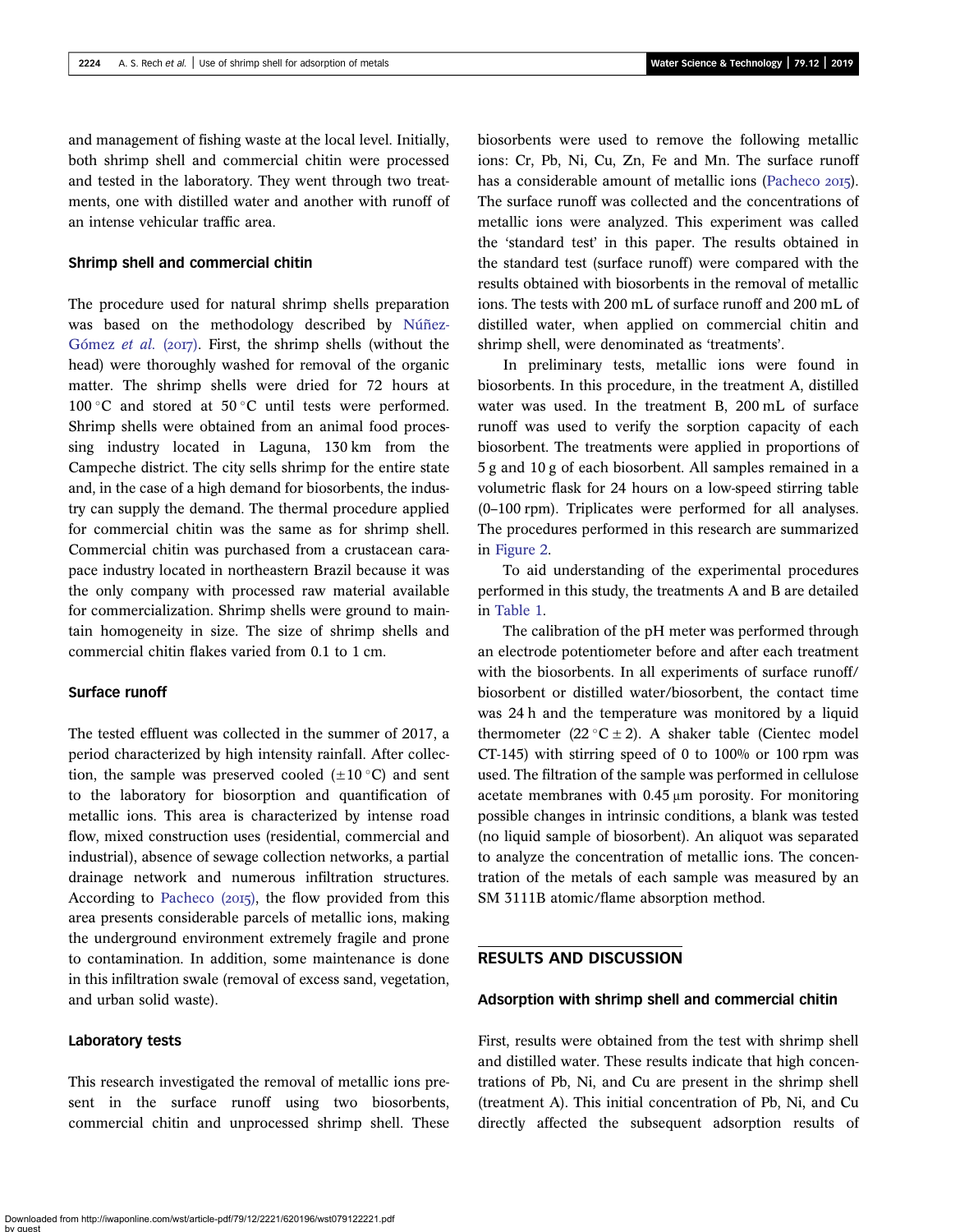<span id="page-4-0"></span>

Standard Test - Concentration test for metals (Cr. Pb, Ni, Cu, Zn, Fe e Mn) in surface runoff of swale infiltration;



Treatment A - Distilled water with shrimp shell and commercial chitin. Checking the initial concentration of metals (Cr. Pb, Ni, Cu, Zn, Fe, and Mn);



Figure 2 | Procedures used in this research: surface runoff pattern; white test for biosorbents and treatments with shrimp shell and commercial chitin.

Table 1 | Analyses performed in the laboratory using natural shrimp shells and commercial chitin

| Test<br>Quantity (g) | <b>Material</b>      |             |              |    |      |                          |                           |    |  |
|----------------------|----------------------|-------------|--------------|----|------|--------------------------|---------------------------|----|--|
|                      | <b>Shrimp shells</b> |             |              |    |      | <b>Commercial chitin</b> | <b>Standard</b><br>runoff |    |  |
|                      |                      |             | 5 5 10       |    | 10 5 | - 5                      | 10                        | 10 |  |
| Treatment            |                      | $A \quad B$ | $\mathsf{A}$ | -B | A    | <sup>R</sup>             | A                         |    |  |

Except for standard test (runoff), all tests were performed under the conditions of 24 hours of contact time and low agitation (0–100 rpm). In all tests the Cr, Pb, Ni, Cu, Zn, Fe, and Mn metals were analyzed.

Treatment A: 200 mL of distilled water; treatment B: 200 mL of runoff.

treatment B, procedures using 5 g of shrimp shell. In the treatment B, with an addition of 5 g of shrimp shell in surface runoff, there was an increase of 138% for Pb and 58% for Ni in the liquid medium. Cu presented opposite results, there was a reduction of 1.80% of this metal ion in the treatment. These negative results (Pb and Ni) evidenced the presence of the excess of these chemicals in the biosorbent; that is, biosorbents were not efficient in the removal and increased the concentration of these metallic ions in the solution.

After the treatments A and B  $(5 g$  of shrimp shell/distilled waters and shrimp shell/surface runoff), similar treatments were performed for 10 g of this biosorbent to verify the removal of metallic ions. The increased biosorbent amounts in the liquid-base were used with the objective of verifying the efficiency of the material tested. The results of the white tests showed the initial presence of Ni and Cu in the biosorbent. However, the values of Ni and Cu were lower than those for treatment A with 5 g of biosorbent in previous tests. The presence of these ions resulted in the contamination of the sample by 15% for Ni and 2% by Cu (results treatment B). Pb did not present alteration in this treatment, in contradiction to the treatments with 5 g. A possible justification for this change is related to filtration failures, and residues of biosorbents in the liquid sample may alter the results. The suggestion for new tests is to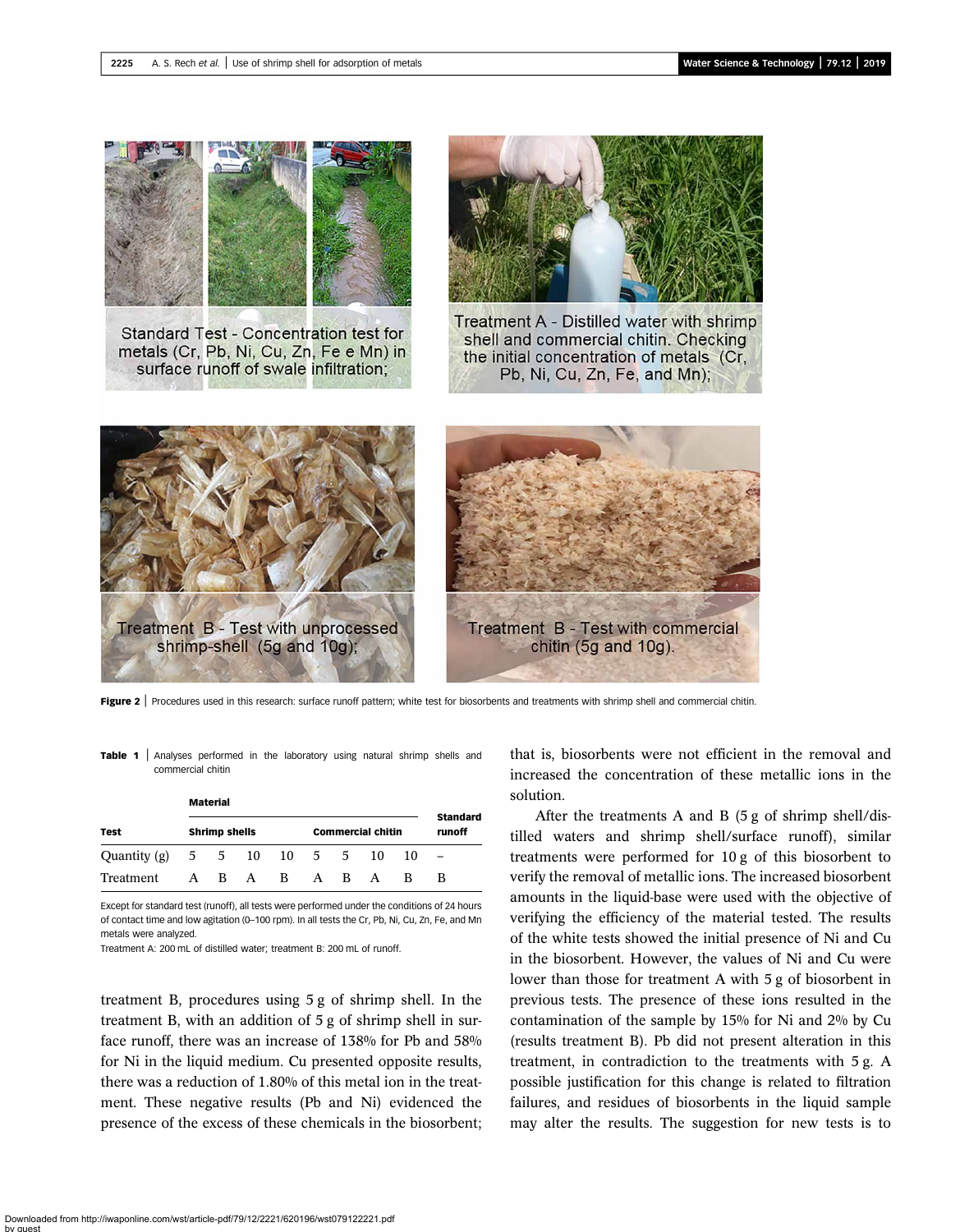perform double filtration. These initial concentrations of metal ions in the biosorbents directly influenced surface water tests, reducing the potential for removal of biosorbents. These chemical elements present in the biosorbent indicate contamination of the shrimp cultivation site. There is a need for analysis and specific observations of the activities developed around the area of crustacean breeding. These metallic ions are derived from different sources: urban waters, industrial activities, and sanitary sewage.

However, the unprocessed shrimp shell presented satisfactory results in the removal of some metal ions. The best biosorption results were obtained for Fe (62.8%) and Cr  $(55.6\%)$  in the test with 5 g of material. The tests with 10 g of fresh shrimp shell showed satisfactory results for Fe  $(63.4\%)$  and Cr  $(62.2\%)$ . The results of the 5 g and 10 g treatments are shown in Table 2. The most satisfactory results are with 10 g of shrimp shell. In this way, greater amounts of biosorbent material allow better efficiencies.

The pH of the runoff increased from 6.03 to 7.45 with the addition of the shrimp shells. This increase is justified because this fresh biosorbent contains calcium and chitin, leaving the sample alkaline. An increase in the pH was also recorded in [Núñez-Gómez](#page-9-0) et al. (2017). The two quantities of shrimp shells tested with the surface runoff presented variations of removal of metal ions and selectivity. In the research, the pH was close to neutral. Gamage  $\&$ Shahidi  $(2007)$  highlight that chitin and chitosan are abundant in nature and are excellent chelators for some kinds of metal ions, especially for Hg(II), Fe(II), Ni(II), Pb(II), Cu(II), and Zn(II) of industrial effluents but at pH 7.0.

There was contamination of the sample with Pb, Ni, and Cu, and removal of Fe, Mn, Zn, and Cr ions. The concentrations of metals in the shrimp shell became a warning for the use of alternative materials without pretreatment as metallic biosorbents. Annually, numerous studies are carried out using local biosorbents found in abundance, trying to use them in the removal of pollutants, but without adequate techniques and processes, these biosorbents can transfer pollutants to the environment.

After treatments with unprocessed shrimp shell, the potential of metal ions removal with commercial chitin was investigated. This biosorbent results from the chemical treatment of crustacean shells (residues from the fishing activity) and commercialized for numerous industrial applications. The procedures applied with this biosorbent are the same as those applied to shrimp shell.

White tests were performed for 5 g and 10 g commercial chitin. The results of the tests with commercial chitin (5 g) were satisfactory for Cr (82.4%), Cu (82.2%), Zn (76.2%), Fe  $(83.5\%)$ , and Mn  $(92.9\%)$ ). The exception is Ni; this metal ion contaminated the sample by 18%. Tests with 10 g of commercial chitin allowed the removal of all tested metal ions. It was noted that this biosorbent, commercial chitin, increased the pH from 6.3 to 8.10, whereas using shrimp shell the pH went from 6.3 to 7.45. The commercial test results are shown in [Table 3](#page-6-0).

The use of commercial chitin as adsorbent achieved satisfactory results. The results of treatment B (10 g) achieved effective removal for all tested metal ions: Cr (79.4%), Pb (6.7%), Ni (37.9%), Cu (84.4%), Zn (64.6%), Fe (64.5%), and Mn (81.3%). These results may be related to the processing of crustacean shells in the commercial chitin processing industry. The chemicals used to remove the organic matter

|  | <b>Table 2</b> Results of laboratory tests using natural shrimp shells in treatments A and B (metal concentrations in mg/L) |  |
|--|-----------------------------------------------------------------------------------------------------------------------------|--|
|--|-----------------------------------------------------------------------------------------------------------------------------|--|

|                           | 5 g shrimp shells |       |             | 10 g shrimp shells |       |             |                             |  |
|---------------------------|-------------------|-------|-------------|--------------------|-------|-------------|-----------------------------|--|
| <b>Measured parameter</b> | А                 | в     | Removal (%) | A                  | в     | Removal (%) | <b>Standard runoff</b><br>в |  |
| Cr                        | 0.003             | 0.016 | 55.60       | 0.004              | 0.014 | 62.20       | 0.033                       |  |
| Pb                        | 0.020             | 0.081 | $-138.20*$  | 0.126              | 0.130 | 7.10        | 0.014                       |  |
| Ni                        | 0.050             | 0.103 | $-58.50*$   | 0.093              | 0.125 | $-15.70*$   | 0.015                       |  |
| Cu                        | 0.136             | 0.167 | 1.80        | 0.234              | 0.274 | $-2.20*$    | 0.034                       |  |
| Zn                        | 0.190             | 0.248 | 22.50       | 0.359              | 0.432 | 11.70       | 0.130                       |  |
| Fe                        | 0.421             | 2.161 | 62.80       | 0.789              | 2.262 | 63.40       | 5.390                       |  |
| Mn                        | 0.158             | 0.162 | 34.40       | 0.199              | 0.245 | 14.90       | 0.089                       |  |
| pH initial                |                   | 6.03  |             |                    | 6.03  |             | 6.03                        |  |
| pH final                  |                   | 7.41  |             |                    | 7.450 |             |                             |  |

\*Negative results indicate that the adsorbent contaminated the sample.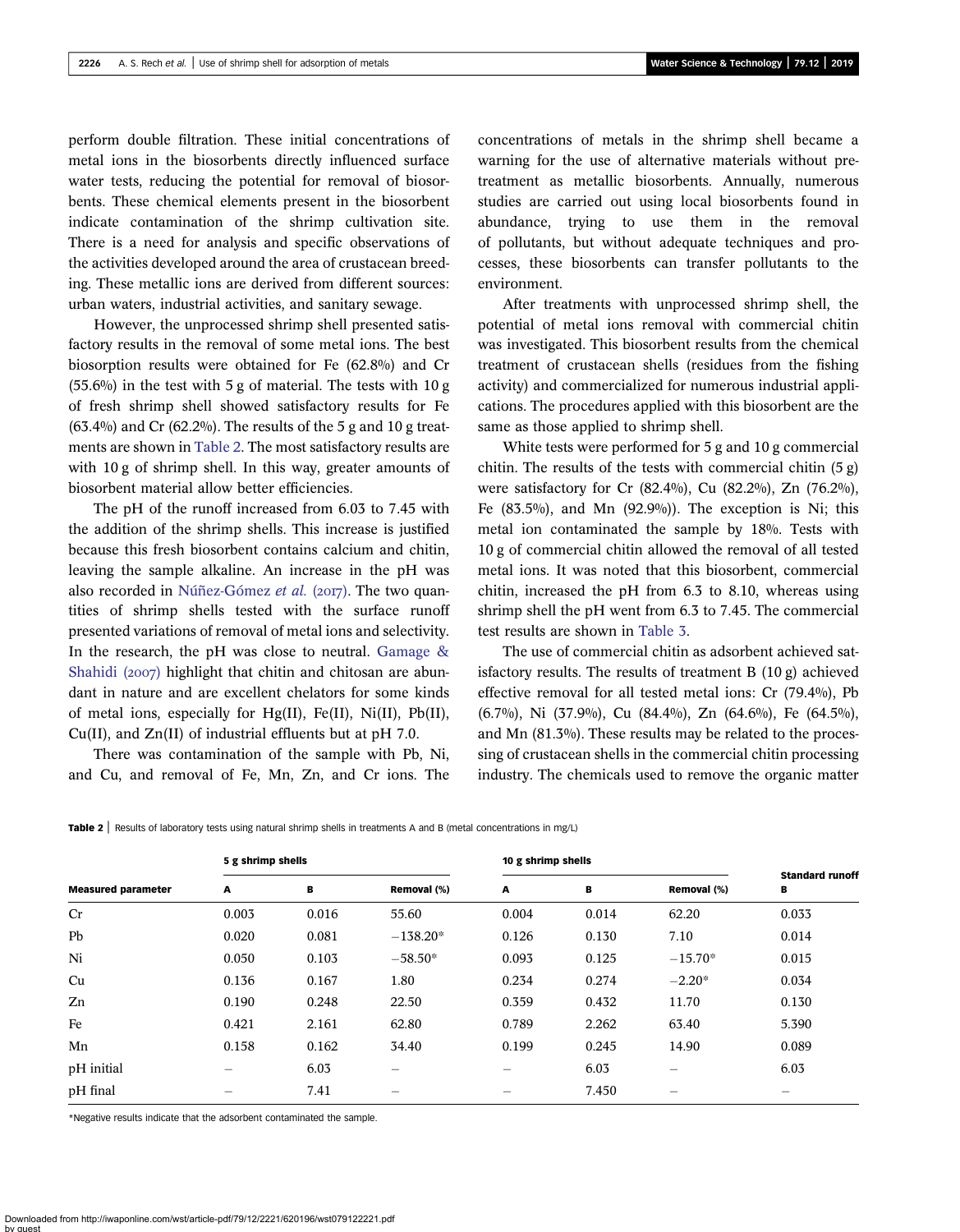|                           | 5 g commercial chitin |       |                   | 10 g commercial chitin |       |             |                             |
|---------------------------|-----------------------|-------|-------------------|------------------------|-------|-------------|-----------------------------|
| <b>Measured parameter</b> | A                     | в     | Removal (%)       | A                      | в     | Removal (%) | <b>Standard runoff</b><br>в |
| Cr                        | 0.001                 | 0.006 | 82.4              | 0.001                  | 0.007 | 79.4        | 0.033                       |
| Pb                        | 0.011                 | 0.025 | 0.0               | 0.001                  | 0.014 | 6.7         | 0.014                       |
| Ni                        | 0.021                 | 0.103 | $-18.1*$          | 0.014                  | 0.018 | 37.9        | 0.015                       |
| Cu                        | 0.011                 | 0.008 | 82.2              | 0.011                  | 0.007 | 84.4        | 0.034                       |
| Zn                        | 0.021                 | 0.036 | 76.2              | 0.031                  | 0.057 | 64.6        | 0.130                       |
| Fe                        | 0.316                 | 0.944 | 83.5              | 0.812                  | 2.204 | 64.5        | 5.390                       |
| Mn                        | 0.052                 | 0.010 | 92.9              | 0.045                  | 0.025 | 81.3        | 0.089                       |
| pH initial                |                       | 6.03  | $\qquad \qquad -$ |                        | 6.03  |             | 6.03                        |
| pH final                  |                       | 7.88  | -                 |                        | 8.10  |             |                             |

<span id="page-6-0"></span>**Table 3** Results of laboratory tests using commercial chitin in treatments A and B (metal concentrations in mg/L)

\*Negative results indicate that the adsorbent contaminated the sample.

present in the shells are possibly removing the metal ions identified in shrimp shell.

According to Antonino  $(2007)$ , the main chitin sources are the exoskeletons of several crustaceans such as crabs and shrimp. Chitin is strongly related to proteins, inorganic material, pigments, and lipids. The process of cleaning consists in removing the impurities and there is still no standard process, but a pre-treatment of demineralization, deproteinization, deodorization, and drying is necessary. These are the main stages of the removal of the organic material (tissue portions) and other materials that can accompany the residue that take place during treatment. In the case of larger dimensions (different), it is necessary to grind the material to obtain lower particle size. The demineralization phase is used to reduce the content of raw material matter. Deproteinization reduces protein nitrogen and the demineralized raw material has a higher content of sodium hydroxide solution than is found without a stirred tank. In the deodorization process, sodium hypochlorite solution is added to the tank in which the raw material is deproteinated in order to reduce the smell from the material and remove the pigments. The final step is drying at 80  $\degree$ C for 4 hours [\(Moura](#page-9-0)  $et$   $al.$  2006).

The results of the removal of metallic ions with the shrimp shells and the commercial chitin are compared in [Figure 3.](#page-7-0) The best removal results were obtained with a concentration of 10 g of commercial chitin (with a minimum removal of 6% for Pb and maximum removal of 81.3% for Mn. It was observed that the concentrations of Ni metal ions are considerably reduced with the use of chitin, unlike the tests presented with shrimp shell, which increased the concentration of this metal in the medium. With the addition of shrimp shells to remove metallic ions, the opposite process was observed for two specific ions, Ni and Pb. The shrimp shells have an accumulation of these ions; thus they contaminate the liquid medium.

The shrimp shells were acquired from an animal feed industry in Laguna. The industry receives the rejects from the processing of raw shrimp and other crustaceans. The monitoring carried out in this research, using only shell information, indicates that the breeding sites have a high concentration of Pb, Ni, and Cu in water, emphasizing the need for research on the quality of water in breeding sites and also on the quality of the meat consumed. According to information in the literature, there are several species of shrimp and, consequently, there are variations in their eating habits. Living in nature, especially in salt water, shrimps can be detritivores, scavengers, algivores, and filterers, and can show cannibalism and commensalism [\(Ribeiro](#page-9-0) *et al.* 2014). In captivity, for shrimp farming, the feed is based on balanced food, supplied differently for each stage of development. Natural feeding also occurs, based on plankton and nutrients entering tanks through water circulation [\(Ribeiro](#page-9-0)  $et$  al. 2014). By feeding in this way, shrimps become bioaccumulators of pollutants. This research identified an excess of Pb, Ni, and Cu concentration in shrimp shells. Santos & Jesus  $(2014)$  describes that these pollutants are linked to anthropogenic sources, the use of fertilizers rich in metals such as Pb and Ni, and domestic sewage rich in Cu. The comparison between the shrimp shell and the commercial chitin treatment is shown in [Figure 3](#page-7-0).

As an alternative for the removal of the metals found in the natural shrimp shells, treatment methods involving the process of demineralization and deproteinization are necessary. However, these methods require large amounts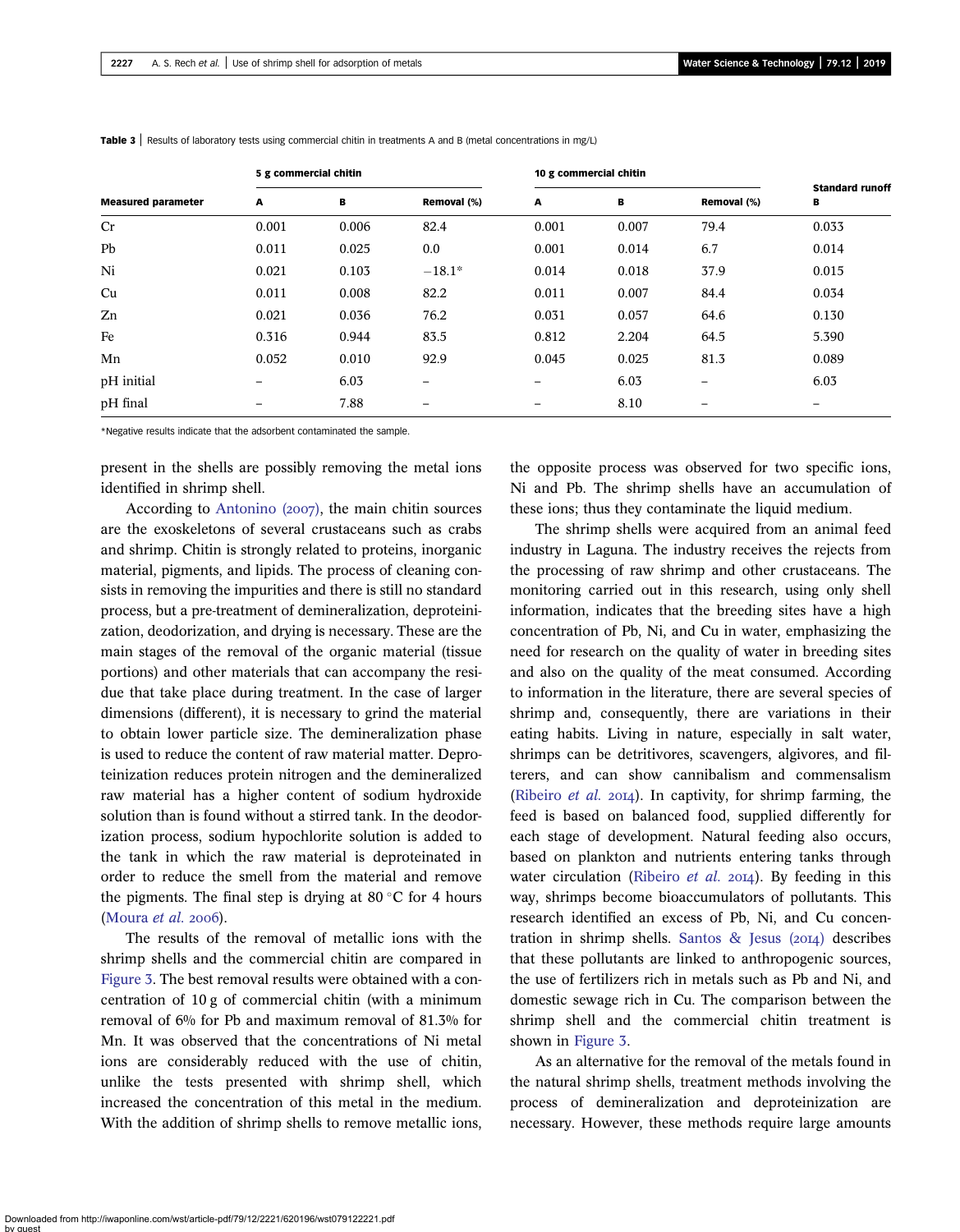<span id="page-7-0"></span>

Figure 3 | Comparison between fresh shrimp shell and commercial chitin.

of acid and alkali [\(Barriada](#page-8-0) et al. 2007). Considering that the shrimp shell contains at most 20% chitin [\(Moret & Rubio](#page-9-0) ), in order to achieve the same results for the removal of metallic ions obtained by commercial chitin, larger amounts of the natural resource are required. Thus, opting for the methods of complete treatment of shrimp shell can make its use limited, given the fact that commercial chitin undergoes the same treatments with an associated low cost/price.

The residence time of the biosorbent in the liquid medium and its contact surface (particle size) are extremely determinant in the sorption capacity of the chelator for the polluting agent (complexing agent), in this case, metallic ions. In this study, a relatively long residence time was adopted, being 24 h. With a residence time of 24 h, the results were considered satisfactory, mainly in relation to commercial chitin. Gamage & Shahidi  $(2007)$  investigated different residence times and contact times between adsorbent and metal ions, defined as type 1: 20 h (adsorbent particle size 350–500 μm), type 2: 10 h (350–1,000 μm) and type 3: 4 h (1,000 μm). All exposure times presented satisfactory results. However, the greatest adsorption of metallic ions was with the contact time of type 1: 20 h. The commercial chitin size used in this research is 0.1 to 1.0 cm, a particle size relatively larger than quoted by researchers. This particle size was adopted with the aim of applying the test to commercial chitin with its actual size of commercialization.

The commercial tests of chitin evidenced its great potential as biosorbent and also the possibility of application in one of the several compensatory structures of drainage existing in the District of Campeche. In this way, studies are suggested for the application of drainage mattresses as mechanisms to remove metallic ions. However, information on the adsorption capacity, the thickness of the mattress, the retention time and the degradation of biological material needs to be studied.

# **CONCLUSIONS**

This research investigated the use of commercial chitin and unprocessed shrimp shell as biosorbents of metal ions in the runoff. It sought to jointly resolve two particularly environmentally sensitive issues in Brazil, waste management from fishing activity and surface runoff quality. In the Brazil coastal region, fishing activities have great economic importance due to the generation of jobs and food production. The correct handling of this waste is needed. An alternative evidenced is the use of these biosorbents in the removal of pollutants present in surface runoff. Surface runoff in urban areas has characteristics of the developed economic activities of the area, and for that reason it may present concentrations of metallic ions that are toxic to the environment.

Thinking about sustainability, this research addressed the innovation allied to waste management and the use of shrimp shell to remove metallic ions present in the surface runoff. Initial tests indicated high concentrations of metal ions in unprocessed shrimp shell, increasing the final concentrations in surface runoff, mainly for Pb and Ni. However, satisfactory results were found for Cr, Cu, Zn, Fe, and Mn.

Tests with commercial chitin showed better results in the adsorption of metals, probably due to the industrial processing of crustacean shells, the main source of raw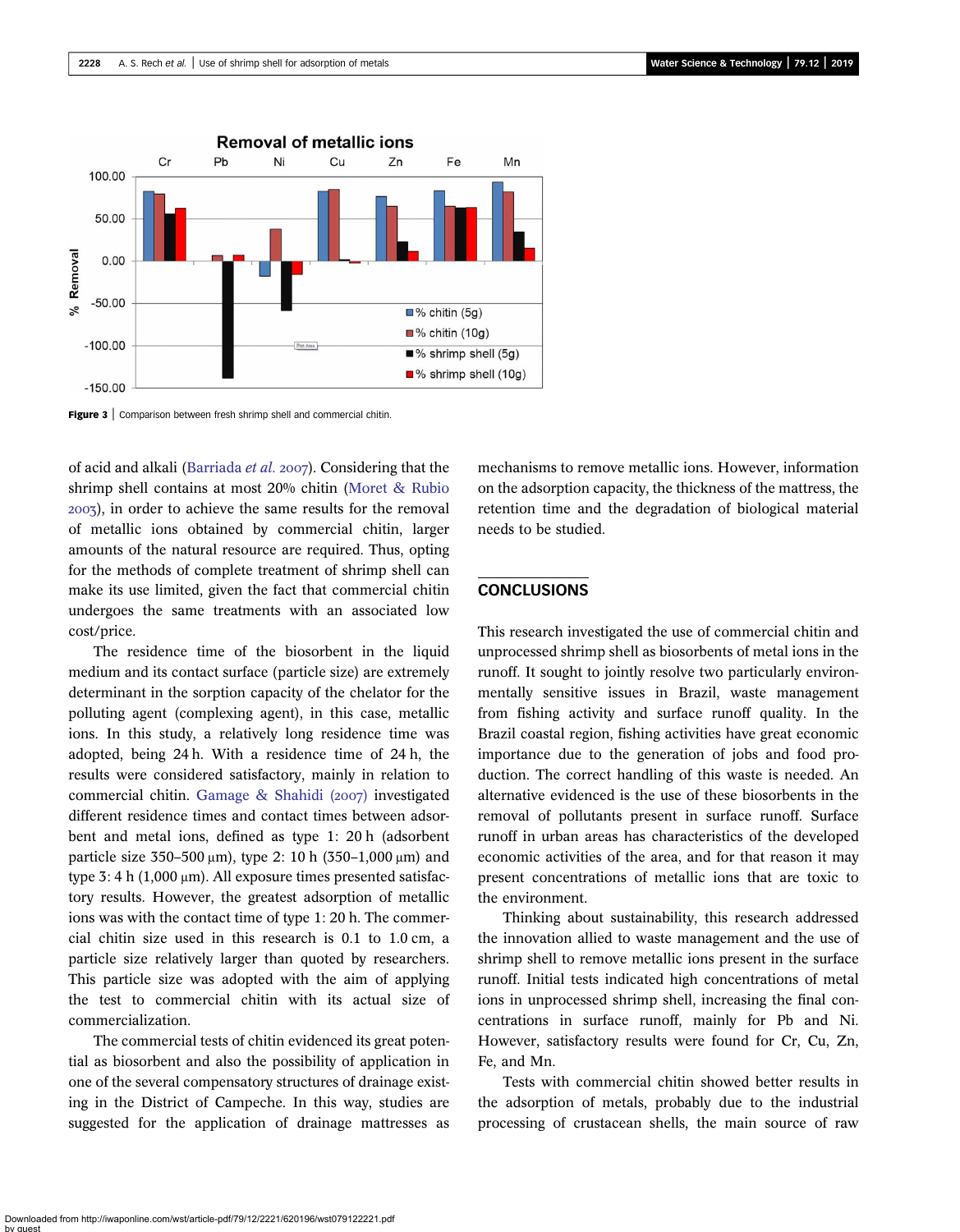<span id="page-8-0"></span>material. The processing of the shells involves products for the bleaching of the residues; in this process there is the partial elimination of contaminants, especially the metallic ions. The use of commercial chitin also raised the pH; this factor can avoid the mobility of metallic ions in the soil.

In general, good metal ion removal results of commercial chitin suggest its application as a full-scale biosorbent, e.g. as a draining mattress in an infiltration swale. This application may indicate the effective functionality of this compensatory technique. However, natural shrimp shells cannot be used in metallic ions removal without a pre-treatment. The shrimp shell tested had excessive amounts of metal ions (Pb, Ni, and Cu), which resulted in the contamination of the sample, affecting the results of the treatments applied. Further research on water quality in shrimp breeding environments is needed, due to the shrimp's ability to absorb undesirable substances in the water. Shrimp (sea) crayfish may be receiving unwanted pollutants (domestic or industrial sewage), affecting raw material quality.

More repetitions with biosorbents are suggested for future tests. In this case, the use of commercial chitin showed the best results except for Pb and Ni. This low removal may be related to effective care during the treatments, as it is a determinant for results, mainly with the filtration process for biosorbent residues removal. We observed in this research that increasing the amount of biosorbent in effluent consequently increased the metallic ions removal. In this way, tests with larger quantities can also be investigated. Another measure that can be investigated is the contact time of biosorbent with effluent. Tests with a contact time of more than 24 hours can increase the effectiveness of biosorbent and identify maximum capacity of pollutant retention.

### **REFERENCES**

- Abia, A. A., Horsfall Jr., M. & Didi, O. 2003 [The use of chemically](http://dx.doi.org/10.1016/S0960-8524(03)00145-7) [modified and unmodified cassava waste for the removal of](http://dx.doi.org/10.1016/S0960-8524(03)00145-7) [Cd, Cu and Zn ions from aqueous solution.](http://dx.doi.org/10.1016/S0960-8524(03)00145-7) Bioresource Technology 90, 345–348.
- Abida, H. & Sabourin, J. F. 2006 [Grass swale-perforated pipe](http://dx.doi.org/10.1061/(ASCE)0733-9437(2006)132:1(55)) [systems for stormwater management](http://dx.doi.org/10.1061/(ASCE)0733-9437(2006)132:1(55)). Journal of Irrigation and Drainage Engineering 132 (1), 55–63.
- Amouei, A. I., Amooey, A. A. & Asgharzadeh, F. 2013 Cadmium removal from aqueous solution by canola residues: adsorption equilibrium and kinetics. Iranian Journal of Chemical Engineering 10 (3), 39–50.
- Antonino, N. A. 2007 Otimização do Processo de Obtenção de Quitina E Quitosana de Exoesqueletos de Camarões

Oriundos da Indústria Pesqueira Paraibana (Optimization of the Process of Obtaining Chitin and Chitosan from Shrimp Exoskeletons from the Paraiba Fishing Industry). Dissertação de Mestrado no Programa de Pós Graduação em Química – Universidade Federal da Paraíba – UFPB, p. 89.

- Arulvek, S., Elayaperumal, A. & Jagatheeschwaran, M. S. [Discussion on the feasibility of using proteinized/](http://dx.doi.org/10.1016/j.jece.2016.08.031) [deproteinized crab shell particles for coating applications:](http://dx.doi.org/10.1016/j.jece.2016.08.031) [synthesis and characterization](http://dx.doi.org/10.1016/j.jece.2016.08.031). Journal of Environmental Chemical Engineering 4, 3891–3899.
- Asuquo, E. D. & Martin, A. D. 2016 [Sorption of cadmium \(II\)](http://dx.doi.org/10.1016/j.jece.2016.09.024) [ion from aqueous solution onto sweet potato \(](http://dx.doi.org/10.1016/j.jece.2016.09.024)Ipomoea batatas [L.\) peel adsorbent: characterisation, kinetic and](http://dx.doi.org/10.1016/j.jece.2016.09.024) [isotherm studies.](http://dx.doi.org/10.1016/j.jece.2016.09.024) Journal of Environmental Chemical Engineering 4 (4), Part A, 4207–4228.
- Barriada, J. L., Herrero, R., Prada-Rodriguez, D. & Sastre, M. E. [Waste spider crab shell and derived chitin as low-cost](http://dx.doi.org/10.1002/jctb.1633) [materials for cadmium and lead removal.](http://dx.doi.org/10.1002/jctb.1633) Journal of Chemical Technology & Biotechnology 82, 39–46.
- Caprario, J., Rech, A. S. & Finotti, A. R. 2019 [Vulnerability assessment](http://dx.doi.org/10.2166/ws.2018.147) [and contamination potential of unconfined aquifer.](http://dx.doi.org/10.2166/ws.2018.147) Water Science and Technology: Water Supply 19, 1008–1016.
- Deletic, A. & Fletcher, T. D. 2005 [Performance of grass filters used](http://dx.doi.org/10.1016/j.jhydrol.2005.05.021) for stormwater treatment – [a field and modelling study.](http://dx.doi.org/10.1016/j.jhydrol.2005.05.021) Journal of Hydrology 317, 261–275.
- Dubey, S. P. & Gopal, K. 2006 Adsorption of chromium (VI) on low-cost adsorbents derived from agricultural materials: a comparative study. Journal of Hazardous Materials 145, 467–470.
- Eckhardt, R. R., Diedrich, V. L., Ferreira, E. R., Strohschoen, E. & Demaman, L. C. 2009 [Mapeamento e avaliação da](http://dx.doi.org/10.4136/ambi-agua.74) [potabilidade da água subterrânea do município de Lajeado,](http://dx.doi.org/10.4136/ambi-agua.74) [RS, Brasil \(Mapping and evaluation of groundwater](http://dx.doi.org/10.4136/ambi-agua.74) [potability in the municipality of Lajeado, RS, Brazil\)](http://dx.doi.org/10.4136/ambi-agua.74). Ambiente & Água 4 (1), 58-80.
- Ellis, J., Chocat, B., Fujita, S., Marsalek, J. & Rauch, W. Urban Drainage: A Multilingual Glossary. IWA Publishing, London, p. 528.
- Fletcher, T. D., Shuster, W., Hunt, W. F., Ashley, R., Butler, D., Arthur, S., Trowsdale, S., Barraud, S., Davies, A. S., Krajewski, J. L. B., Mikkelsen, P. S., Rivard, G., Uhl, M., Degenais, D. & Vklander, M. 2015 [SUDS, LID, BMPs, WSUD and more](http://dx.doi.org/10.1080/1573062X.2014.916314) - the [evolution and application of terminology surrounding urban](http://dx.doi.org/10.1080/1573062X.2014.916314) [drainage.](http://dx.doi.org/10.1080/1573062X.2014.916314) Urban Water Journal 12 (7), 525–542.
- Franco, L. D. 2004 [Heavy metal biosorption by chitin and chitosan](http://dx.doi.org/10.1590/S1517-83822004000200013) isolated from [Cunninghamella elegans](http://dx.doi.org/10.1590/S1517-83822004000200013) (IFM 46109). Brazilian Journal of Microbiology 35, 243–247.
- Gamage, A. & Shahidi, F. 2007 [Use of chitosan for the removal of](http://dx.doi.org/10.1016/j.foodchem.2007.01.004) [metal ion contaminants and proteins from water](http://dx.doi.org/10.1016/j.foodchem.2007.01.004). Food Chemistry 104, 989–996.
- Giwa, A. A., Bello, I. A., Oladipo, M. A. & Adeoye, D. O. Removal of cadmium from wastewater by adsorption using the husk of melon (Citrullus lanatus) seed. International Journal of Basic and Applied Sciences 2 (1), 110–123.
- Igwe, J. C. & Abia, A. A. 2007 Adsorption kinetics and intraparticulate diffusivities for bioremediation of Co(II): Fe(II) and Cu(II) ions from wastewater using modified and